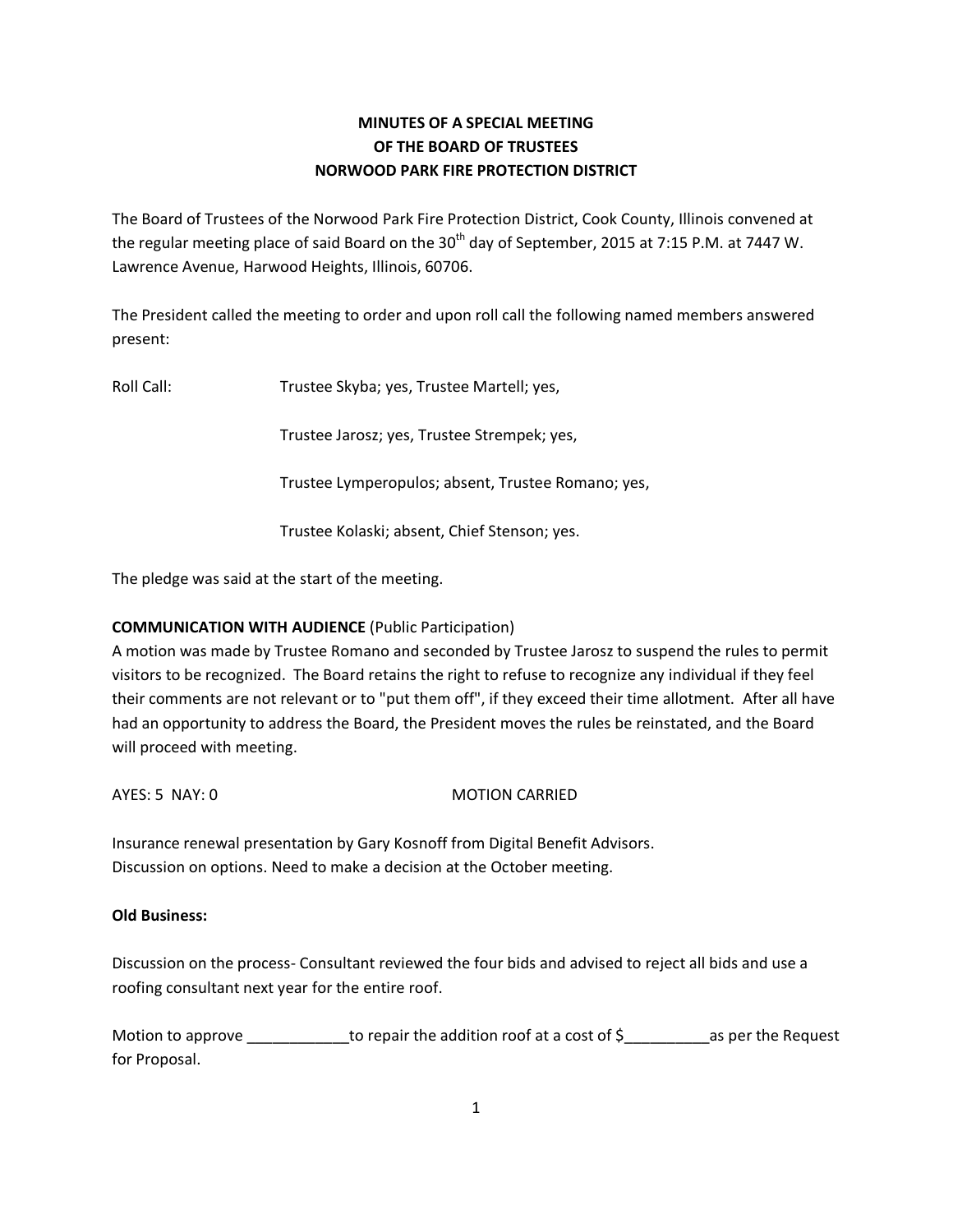No motion made by Trustees. Motion failed.

Motion by Trustee Martell and seconded by Trustee Skyba to reject all bid proposals for the roof Request for Proposal opened at the September 14<sup>th</sup>, 2015 board meeting.

| Roll Call: |        | Trustee Skyba; yes, Trustee Martell; yes,          |
|------------|--------|----------------------------------------------------|
|            |        | Trustee Jarosz; yes, Trustee Strempek; yes,        |
|            |        | Trustee Lymperopulos; absent, Trustee Romano; yes, |
|            |        | Trustee Kolaski; absent.                           |
| AYES: 5    | NAY: 0 | <b>MOTION CARRIED</b>                              |

This will go back to Building Committee to work with the chief and find a roofing consultant.

#### **New Business:**

Motion by Trustee Skyba and seconded by Trustee Jarosz to approve the payment of \$900.00 to Technology Consultant RG Busser for the design and development of (MARS) Mobile Automated Reporting System.

Roll Call: Trustee Romano; yes, Trustee Strempek; yes,

Trustee Jarosz; yes, Trustee Martell; yes,

Trustee Skyba; yes, Trustee Lymperopulos; absent,

Trustee Kolaski; absent.

AYES: 5 NAY: 0 MOTION CARRIED

Motion by Trustee Jarosz and seconded by Trustee Romano to approve the purchase of four I-Pads at a cost not to exceed \$2,210 from a vendor to be determined.

Chief stated we have a quote from CDW who has the state bid; he will get two more quotes and do his due diligence to see who has the best bid.

Roll Call: Trustee Skyba; yes, Trustee Martell; yes,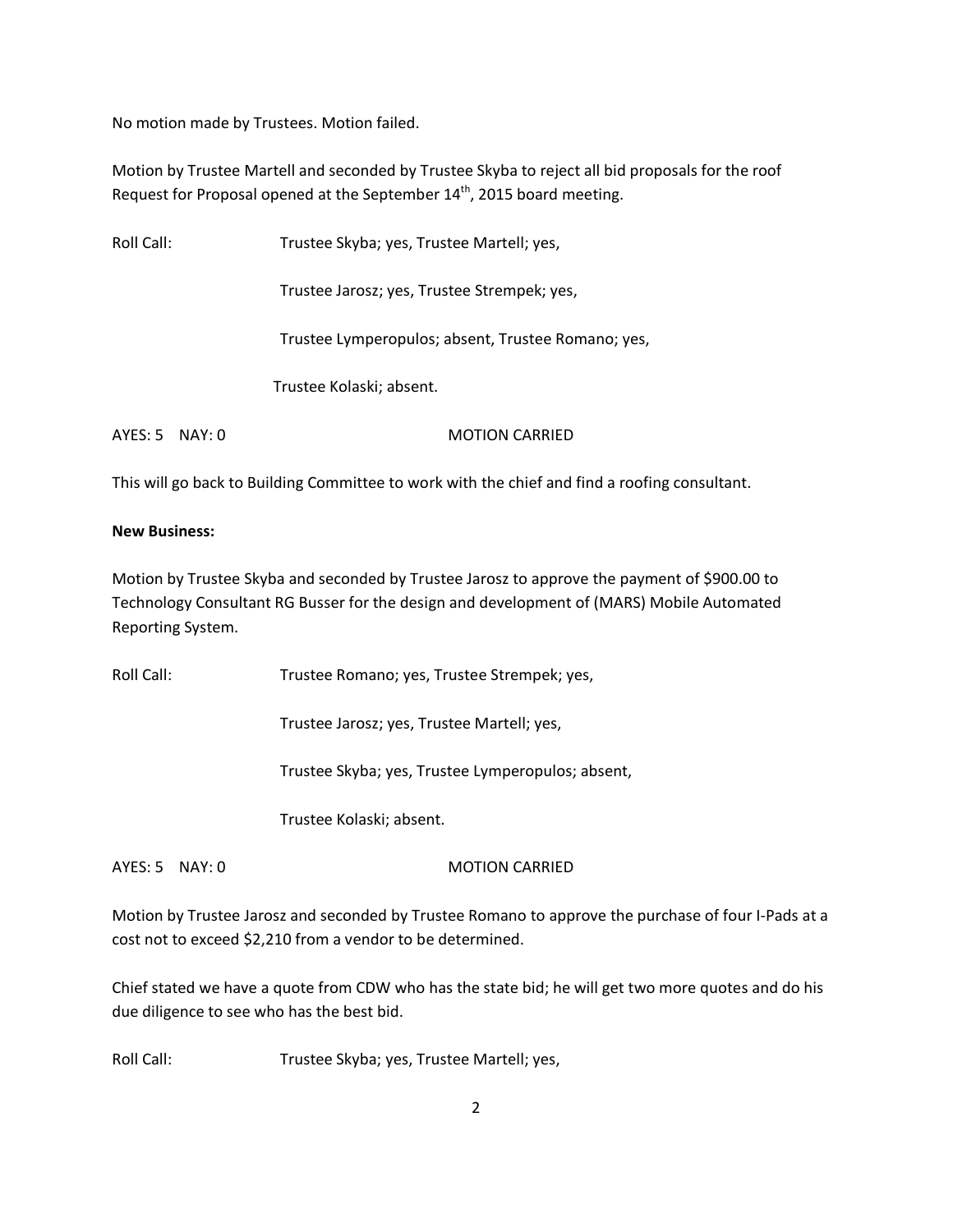Trustee Jarosz; yes, Trustee Strempek; yes,

Trustee Romano; yes, Trustee Lymperopulos; absent

Trustee Kolaski; absent.

AYES: 5 NAY: 0 MOTION CARRIED

Motion by Trustee Skyba and seconded by Trustee Strempek to go into Closed Session to discuss the appointment, employment, compensation, discipline, performance, or dismissal of specific employee (5 ILCS 120/2(c)(1) and litigation (5 ILCS 120/2(c)(11)).

| Roll Call:                                                | Trustee Skyba; yes, Trustee Martell; yes,          |  |
|-----------------------------------------------------------|----------------------------------------------------|--|
|                                                           | Trustee Jarosz; yes, Trustee Strempek; yes,        |  |
|                                                           | Trustee Romano; yes, Trustee Lymperopulos; absent, |  |
|                                                           | Trustee Kolaski; absent.                           |  |
| AYES: 5 NAY: 0                                            | <b>MOTION CARRIED</b>                              |  |
| Went into Closed Session at 7:42 P.M.                     |                                                    |  |
| Returned from Closed Session at 8:07 P.M. No votes taken. |                                                    |  |
| Roll Call:                                                | Trustee Skyba; yes, Trustee Martell; yes,          |  |
|                                                           | Trustee Jarosz; yes, Trustee Strempek; yes,        |  |
|                                                           | Trustee Lymperopulos; absent, Trustee Romano; yes, |  |
|                                                           | Trustee Kolaski; absent.                           |  |
|                                                           |                                                    |  |

Motion by Trustee Skyba and seconded by Trustee Jarosz to authorize a petition to intervene in the Nagrocki disability hearing.

Roll Call: Trustee Skyba; yes, Trustee Martell; abstain,

Trustee Jarosz; yes, Trustee Strempek; yes,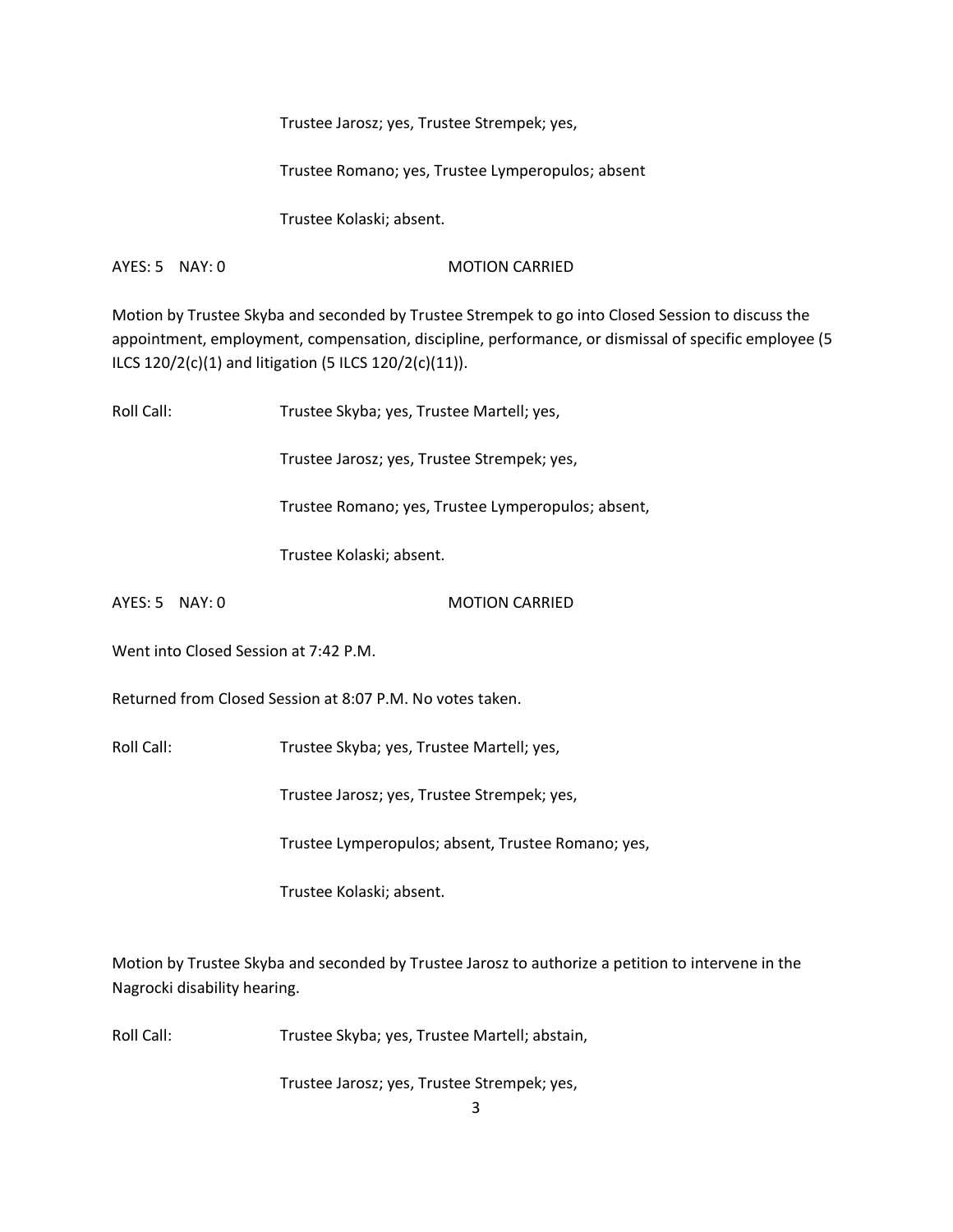Trustee Lymperopulos; absent, Trustee Romano; abstain,

Trustee Kolaski; absent.

AYES: 3 ABSTAIN: 2 NAY: 0 MOTION CARRIED

Motion by Trustee Jarosz and seconded by Trustee Romano to approve the advisory vote to hire attorney Peter King in place of our regular counsel to represent Al Nagrocki in the auto accident.

Attorney Peter King was contacted by Shawn Flaherty and is expecting our call. Attorney King will charge the same rate as Shawn Flaherty from Ottosen, Britz, Kelly, Cooper, Gilbert & DiNolfo of \$210.00/hour. Once approved Tim Hoppa will coordinate the transition of files.

Roll Call: Trustee Skyba; yes, Trustee Martell; yes, Trustee Jarosz; yes, Trustee Strempek; yes, Trustee Lymperopulos; absent, Trustee Romano; yes, Trustee Kolaski; absent. AYES: 5 NAY: 0 MOTION CARRIED Motion by Trustee Skyba and seconded by Trustee Martell to approve the advisory vote to change the October  $12^{th}$  meeting to October  $15^{th}$  at 7 pm. Roll Call: Trustee Skyba; yes, Trustee Martell; yes, Trustee Jarosz; yes, Trustee Strempek; yes, Trustee Romano; yes, Trustee Lymperopulos; absent,

Trustee Kolaski; absent.

AYES: 5 NAY: 0 MOTION CARRIED

Trustee Martell asked Trustee Skyba about the Rules and Regulation. Trustee Martell stated that the policy will be voted on and if we need to make changes we will vote on it then. Chief Stenson would like to see the recommended changes and make a red-line copy for all Trustees to see and then vote on it. Discussion. This will be on the agenda at the November 2015 meeting.